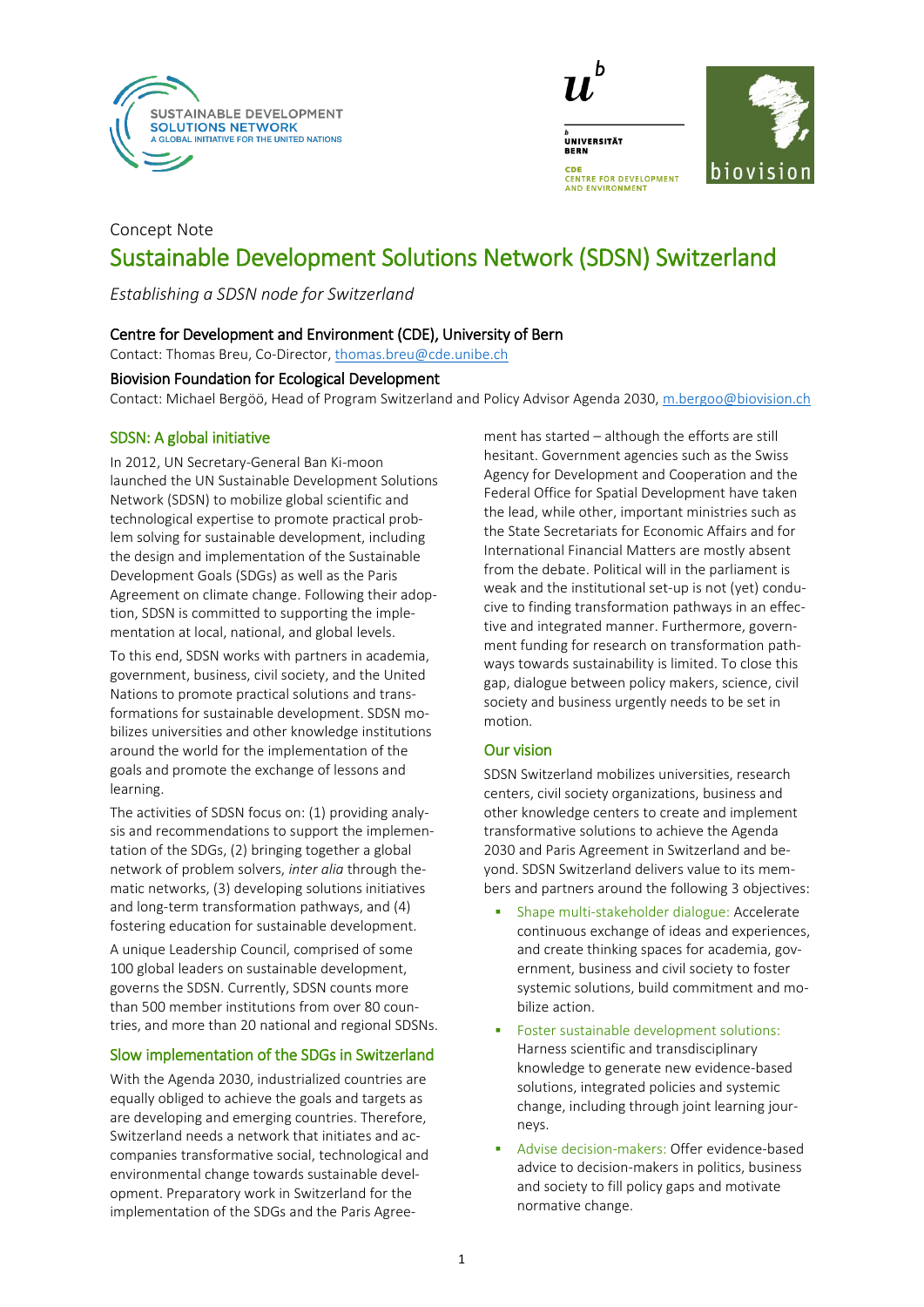### Members and partners

SDSN Switzerland brings together world-class science (Switzerland ranks No. 1 in the Global Innovation Index), responsible and innovative business and impact-oriented civil society organizations to build partnerships and accelerate transformation pathways towards sustainability. Our members and partners play a key role in exploring ways for coconstructing knowledge and solutions at scales.

- Members: Universities, universities of applied sciences, research centers, civil society organizations and other knowledge centers, such as think tanks and social enterprises that are engaged in sustainable development. Members of the global SDSN are invited to be members of SDSN Switzerland.
- Partners: Organizations that support the vision and objectives of SDSN Switzerland, but are not member of the global SDSN, are invited as partners. Besides universities, research centers, civil society organizations and other knowledge centers, partners can also include business, foundations, associations and international organizations.
- Networks: SDSN Switzerland establishes collaboration and seeks synergies with existing and newly built networks and initiatives that foster sustainable development, including around "Genève Internationale", the Swiss startup sector, and philanthropic organizations based in Switzerland.
- Government: SDSN Switzerland seeks to include in its thematic work and activities government agencies at the federal, cantonal and municipal level, in particular those who play a role in implementing the SDGs.

From 2017, institutions will be invited to join the SDSN Switzerland as members and partners.

### See Addendum 1: List of SDSN members from Switzerland as well as targeted key institutions and networks

#### **Governance**

SDSN Switzerland has a governance structure that is lean, transparent, facilitates collaboration with members, partners, networks and government structures, and mobilizes know-how and resources for sustainable development solutions.

 Leadership Council: Includes up to 12 representatives from member and partner organizations. They meet 2-3 times per year. The Leadership Council serves to increase the visibility and reach of the network, provide intellectual leadership, stimulate dialogue, and support the mobilization of resources. CDE and Biovision as the National SDSN Centers (initially for 3 years) will be represented in the Leadership Council at the highest possible level and take an active role.

- Co-Chairs of the Leadership Council: Provide strategic leadership and guidance on activities undertaken by SDSN Switzerland. Together with the Managing Director and the representative(s) from the National SDSN Center, they form the Executive Committee.
- Secretariat: Coordinates the day-to-day business of SDSN Switzerland, including its program of work. It facilitates thematic initiatives and the mobilization of resources. It liaises with member and partner organizations in Switzerland, as well as with the global SDSN secretariat. It is managed by a Managing Director, and is appropriately staffed to support her/him.

### Our focus areas for solutions initiatives

SDSN Switzerland will take a systemic, transdisciplinary approach to shaping solutions initiatives. Based on the most urging challenges and opportunities for Switzerland, including the findings from the 2017 gap analysis by the Swiss government, the network will facilitate and motivate the uptake of transformative solutions initiatives and pathways that ideally bring positive change to society, business and the environment. These solutions initiatives can include new technologies, business models, institutional mechanisms, policy and normative frameworks, that accelerate transformation and bring continuous incremental improvements towards sustainability in Switzerland and globally. The focus areas are:

- Governance systems: Develop transformative approaches and innovative institutional set-ups e.g. to enhance policy coherence within Switzerland and internationally, to strengthen participatory democracy for the transformation.
- Finance systems: Develop transformative approaches and create levers to shift towards responsible and sustainable investments, incl. in asset management and commodity trading.
- Natural resources: Develop transformative approaches e.g. to reverse loss in biodiversity, to sustainably manage the use of land and landscapes, to protect mountain ecosystems.
- Sustainable Consumption and Production (SCP): Develop transformative approaches e.g. to create sustainable food systems, to improve sustainable waste management and reduce Switzerland's global footprint.
- Sustainable infrastructure: Develop approaches to meet the interlinked goals of universal energy access, sustainable transportation and cities (incl. rural-urban linkages), and the elimination of fossil carbon emissions.

Solutions initiatives will be developed within thematic groups of SDSN Switzerland, that operate across one or more focus areas and systems. Thematic groups will engage the leading experts and resources from academia, business, government, civil society and international organizations.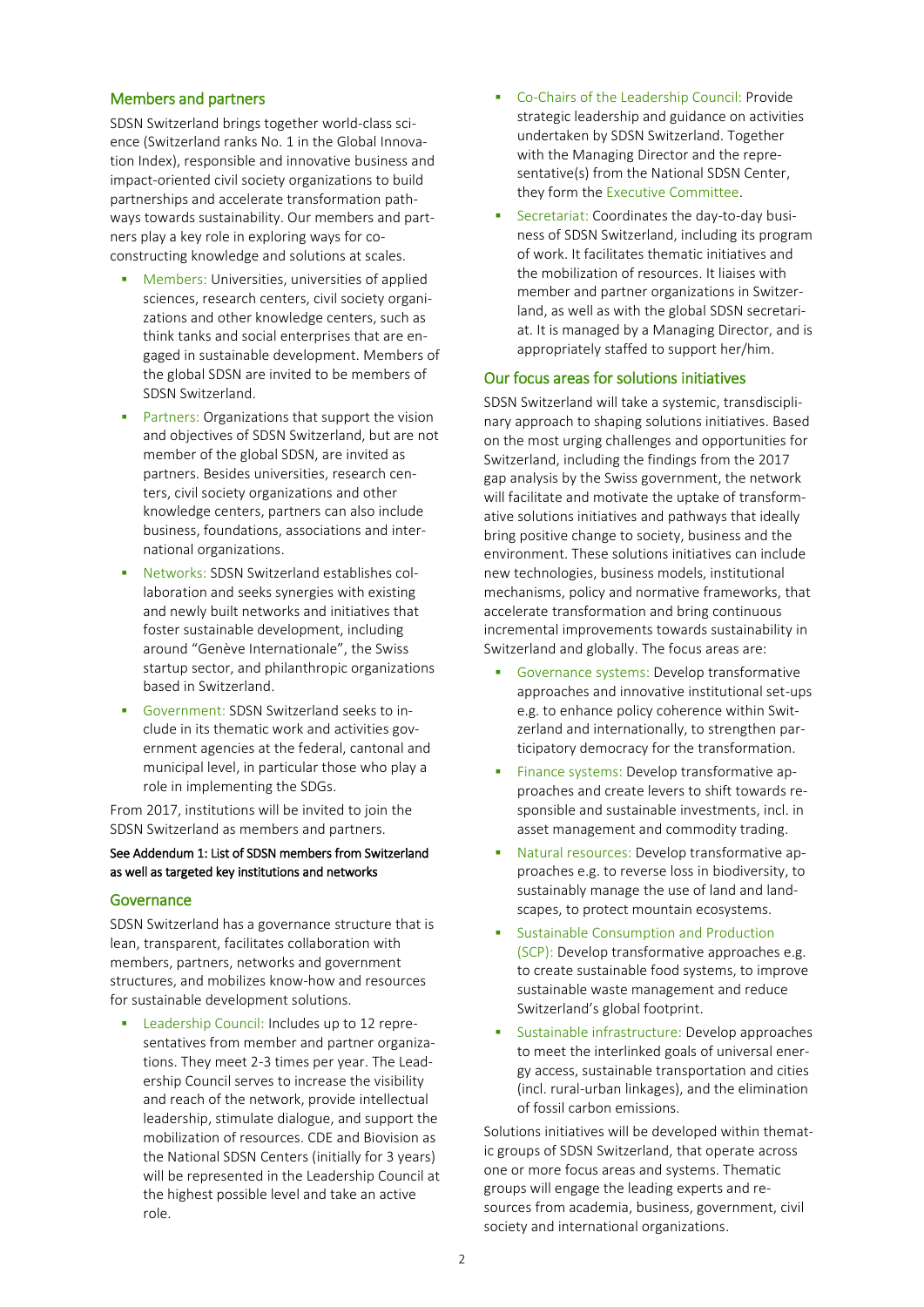### Vision to Action

### Shape multi-stakeholder dialogue

- Swiss Sustainable Solutions Conference: The annual conference of SDSN Switzerland brings together key actors to identify and promote national solutions initiatives to strengthen transformation pathways towards sustainability in Switzerland. The conference also serves to shape the network's agenda, showcase successes, share experiences and strategies, and promote joint learnings.
- Localize the SDGs: Smaller events, workshops and podium discussions with members, partners and networks support the localization of the Agenda 2030 in Switzerland. Existing and new research, best practice, innovations, as well as education opportunities in sustainable development are highlighted, *inter alia* through media work and the website (www.sdsn.ch).

### Foster sustainable development solutions

- Swiss solutions initiatives: SDSN Switzerland identifies and implements solutions initiatives, drawing on the expertise and existing, transdisciplinary work of its members, partners and networks. The identification of solutions initiatives can also be done through screening exercises, public calls or other innovative engagement methods.
- International solutions initiatives: SDSN Switzerland engages in the dissemination of results from international solutions initiatives. This includes synthesizing and adapting the results to the Swiss context, and offering recommendations and ways forward to decision-makers. Members, partners and networks are encouraged to participate in international SDSN solutions initiatives. Knowledge exchange within the global network will enhance our own reflections regarding transformation.
- Teach sustainable development: Several universities and higher education institutions already offer minor and major study programs in sustainable development (e.g. CDE, University of Basel, ZHAW). SDSN Switzerland will encourage the uptake of sustainable development teaching in the curriculum of its members, partners and networks, and will also offer joint learning opportunities, in collaboration with SDG Academy.

### Advise decision-makers

- Take part in consultations: SDSN Switzerland offers insights, innovations and evidence-based solutions during national and local policy formulation processes as practical recommendations and calls for (immediate) action to implement the Agenda 2030.
- Issue publications and briefs: SDSN Switzerland contributes to a factual debate with publications and issue briefs with the aim to support decision-makers in politics, business and society to better access and process academic findings and recommendation for their work.
- Resources for sustainable development research: Through awareness raising and targeted communication, SDSN Switzerland will encourage decision-makers in politics, business and society to call for more investments in the research and exploration of transformation know-how towards sustainable development and global public goods, e.g. through the Swiss National Science Foundation programs.

### Deliverables 2017

- **SDSN Switzerland Launch Event**
- Launch 1 solutions initiative
- Contribute to gap analysis on SDG implementation, and report to the 2018 HLPF by the Swiss Government
- Add members and partners to SDSN Switzerland, and extend network
- Establish governance structure, incl. multi-year program of work, Secretariat, communication channels, resource mobilization strategy
- Contribute to discussions around HLPF 2017 and COP23

### Deliverables 2018

- Swiss Sustainable Solutions Conference
- Workshops and events with members, partners and networks
- Launch at least 1 solutions initiative
- Disseminate and break down to Swiss context at least 1 international solutions initiative (e.g. ATPi, DDPP, World in 2050, etc.)
- Contribute to update of Swiss Sustainable Development Strategy 2020-2023

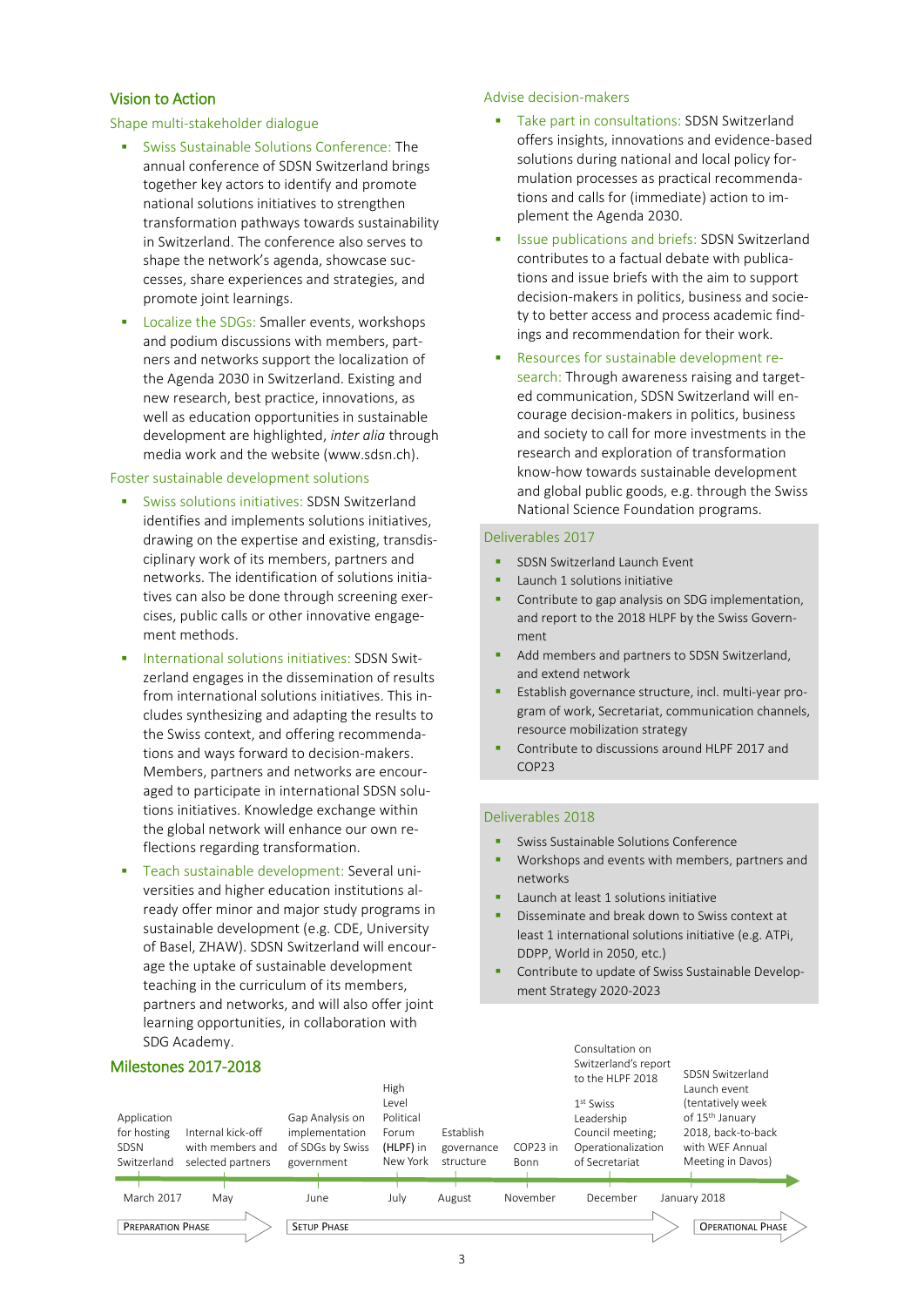### **Resources**

SDSN Switzerland has secured an initial core budget of 1.5m CHF for 3 years (including third party contributions and matching funds).

The core funding will guarantee the incubation and basic services such as the operation of a Secretariat (Managing Director, additional staff, equipment, travel), events and conferences (incl. the launch of SDSN Switzerland), some thematic work (research for solutions initiatives, publications) and public relations (website, media work).

Additional funding will be secured through a resource mobilization strategy, in particular for activities such as solutions initiatives, teaching sustainable development and additional dialogue opportunities, as needed. The lead will be with the executive committee. Potential funding partners include foundations, government agencies, impact investors and academia (in-kind contributions).

Because of their proven track record in successfully managing multi-million dollar projects, both CDE and Biovision possess the administrative and operational capabilities to house a Secretariat, and to launch, facilitate and administer – together with member and partner organizations – projects under the umbrella of the SDSN.

#### Hosting Organizations

The Centre for Development and Environment (CDE) of the University of Bern is a leading institution in Switzerland on research for sustainable development. Its overarching goal is to produce and share knowledge for transformations towards sustainable development in cooperation with partners in the global North and South. CDE conducts research to develop innovative concepts and solutions for the sustainable use of land and water resources. It also offers a range of services for planners and decisionmakers that are closely linked to research.

One of CDE's central concerns is to foster dialogue between science and society while contributing to global debates on sustainability and development. In line with the University's mandate to promote sustainable development, CDE offers various courses of study in sustainable development. CDE and its 100 staff build on long-running partnerships and networks from research, policy, civil society and government organizations in Switzerland and internationally. The CDE maintains permanent partner and cooperation networks in Southeast Asia, East Africa, the Horn of Africa, Central Asia and Latin America. In Switzerland, CDE runs a formal and active cooperation with the Universities of Basel, Zurich, Lausanne and Geneva, the ETH Zurich, as well as research centers such as the Swiss TPH, swisspeace and The Graduate Institute in Geneva. CDE is also prominently involved in different commissions of the Swiss Academies, such as ProClim, KFPE, td-net and others. Internationally, CDE cooperates with different

research institutions from the CGIAR system (e.g. ICRAF, CIAT, IWMI, CIFOR).

With regard to the Agenda 2030 CDE is prominently involved nationally and internationally. The CDE Directors represent the science community in the Swiss interdepartmental committee for the implementation of the Agenda 2030. Internationally the CDE Directors were members of the task force of the Swiss Government for the negotiations and implementation of the Agenda 2030 and the Addis Ababa Action Agenda. In addition, Prof. Peter Messerli was recently selected as co-chair to lead the group of scientific experts tasked with drafting the upcoming UN Global Sustainable Development Report.

CDE Strategy 2016-2021: <http://bit.ly/2lPusfC>

#### Biovision – Foundation for Ecological Development

combats hunger and poverty at their roots, and is committed to the dissemination and application of ecological methods that sustainably improve living conditions in Africa whilst also conserving the environment. Biovision renders *help for self-help* and promotes ecological thought and action in both North and South.

Biovision has been participating in the negotiations of the Agenda 2030, and together with partners actively advocated for an ambitious SDG 2 "End hunger, achieve food security and improved nutrition, and promote sustainable agriculture". As a result, Biovision can capture the transformative power of the Agenda 2030 and the political processes that will support such a transformation. Biovision is the only Swiss NGO with a general consultative status at the ECOSOC of the United Nations.

In Switzerland, Biovision is known for conducting a constructive dialogue with different stakeholders from politics, science, society and business, for example as a member of the Swiss national FAO committee, or the multi-stakeholder 10YFP – Sustainable Food Systems Program. Professional public relations accompany these dialogues. Through its interactive exhibition CLEVER, Biovision also sensitizes consumers about their shopping behavior (as a contribution to sustainable consumption under SDG 12).

Biovision is an officially certified non-profit organization located in Zurich, Switzerland with 32 people directly employed. Of the total of 8.4m CHF of funds (2015), 35 per cent were contributed by private nonmember-donors, 9 per cent by member-sponsors, 12 per cent by private legacies, 26 per cent by institutional donors (businesses and foundations), and 18 per cent by public institutions.

In 2013, Biovision and its founder and President Hans R. Herren received the Right Livelihood Award, also known as the Alternative Nobel Price. Biovision is a member of SDSN since 2016.

Biovision Strategy 2016-2020:<http://bit.ly/2kwsTCj>